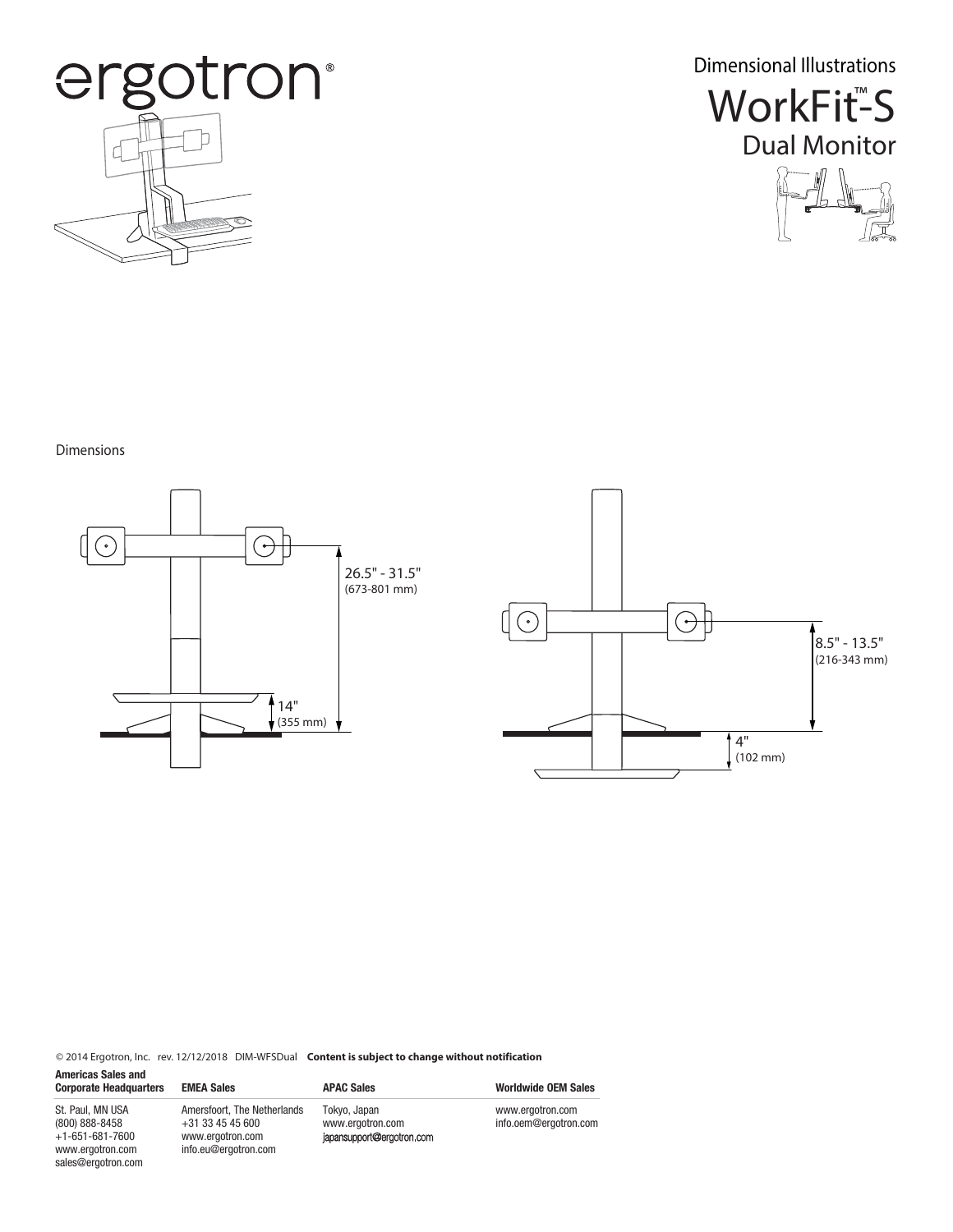

© 2014 Ergotron, Inc. rev. 12/12/2018 DIM-WFSDual **Content is subject to change without notification**

**Americas Sales and** 

**Corporate Headquarters EMEA Sales APAC Sales APAC Sales Worldwide OEM Sales** St. Paul, MN USA (800) 888-8458 +1-651-681-7600 www.ergotron.com sales@ergotron.com Amersfoort, The Netherlands +31 33 45 45 600 www.ergotron.com info.eu@ergotron.com

Tokyo, Japan www.ergotron.com<br>japansupport@ergotron.com

www.ergotron.com info.oem@ergotron.com

Note that older versions of this product used a narrower crossbar, which accommodated monitors with screens of up to 22"